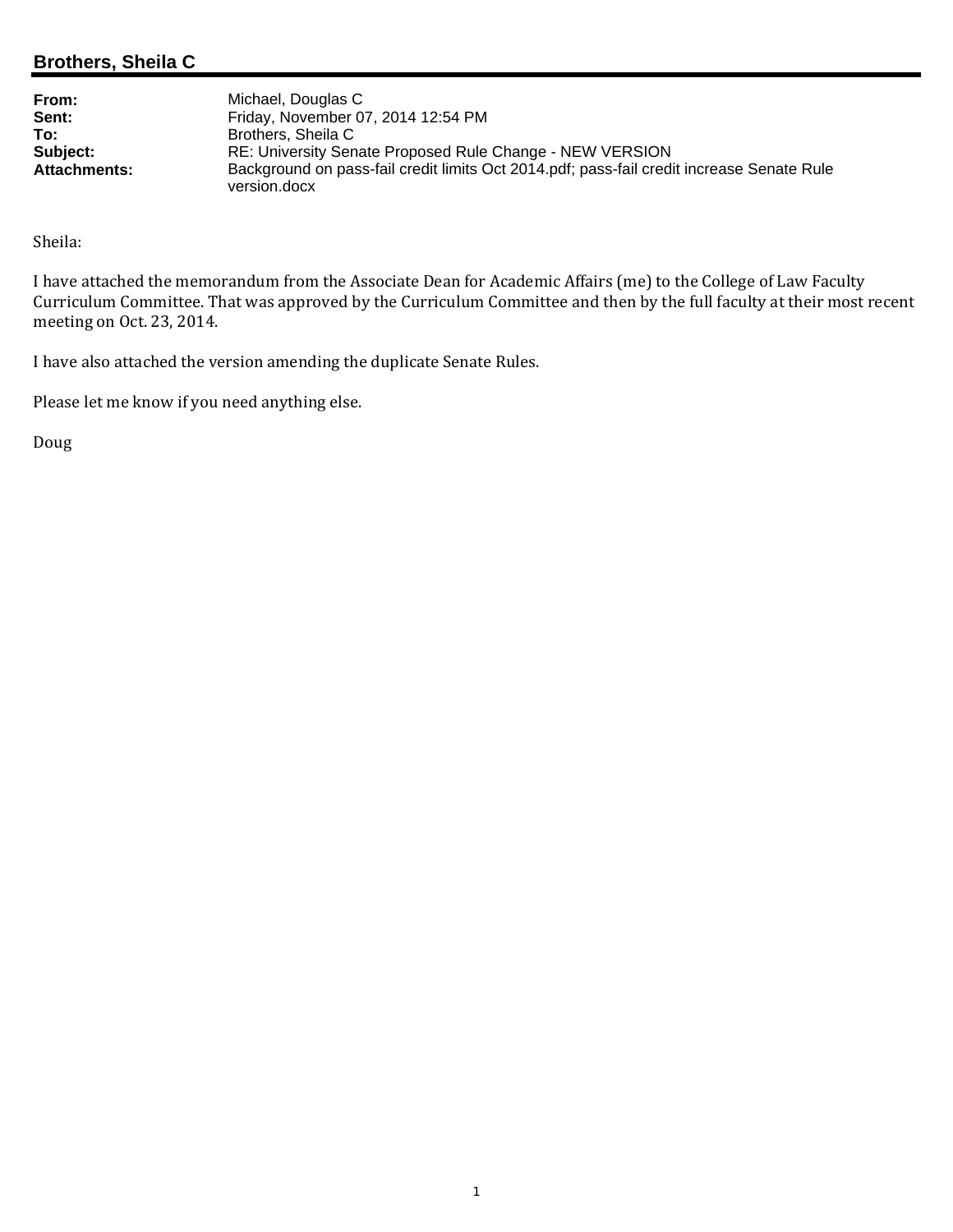# **5.1.2 EXCEPTIONS TO THE GRADING SYSTEM**

### **5.1.2.1 College of Law**

**A.** The College of Law uses a special letter grading system in which the following grades are conferred with the respective quality point values indicated:

|  |  |  | A+ 4.3 B+ 3.3 C+ 2.3 D+ 1.3 E=0<br>A 4.0 B 3.0 C 2.0 D 1.0<br>A- 3.7 B- 2.7 C- 1.7 D- 0.7 |
|--|--|--|-------------------------------------------------------------------------------------------|

**B.** A student's academic grade record is expressed as a grade point average computed by multiplying the semester hours of credit for each course by the quality point value of the grade received in the course. These products are added together, and the sum is divided by the total semester hours attempted. The grade point average thus derived is the basis for each student's academic status as indicated in the published rules and policies of the College of Law Faculty.

**C.** Selected College of Law courses are graded on a Pass/Fail basis, and law students enrolled in graduate courses for which the College of Law grants credit toward graduation are treated by the College of Law as Pass/Fail courses. A failing grade (F) in any Pass/Fail course in the College of Law or any graduate course in which a student in the College of Law enrolls for credit toward graduation from the College of Law will be taken into account at a quality point value of zero (0) in computing the student's grade point average. [US: 4/12/93]

**D.** Limitation on Pass/fail Units Creditable for College of Law Students [US: 4/12/93] In determining the number of hours credited toward the requirement for the J.D. degree:

**1.** No more than 6 hours of graduate courses outside of the College of Law, graded on a pass/-fail basis, shall be counted. All such courses must be approved by the faculty in advance. A grade of "A" or "B" will be necessary in order to receive a College of Law passing grade.

**2.** No more than 69 hours of courses in the College of Law that are offered only on a pass/-fail basis, shall be counted.

**3.** No more than  $\frac{912}{2}$  of the total number of pass/-fail credit hours, whether earned for graduate courses under **1.** (above) or for College of Law courses offered only on a pass/fail basis under **2.** (above) shall be counted.

**4.** No more than one graduate course outside the College of Law, graded on a pass/fail basis, may be credited in any one semester.

Students in joint degree programs may only take up to sixnine pass/-fail course credit hours in the College of Law-law school courses and may take no courses outside the College of Law for credit toward the J.D. otherwise than pursuant to the applicable joint degree program.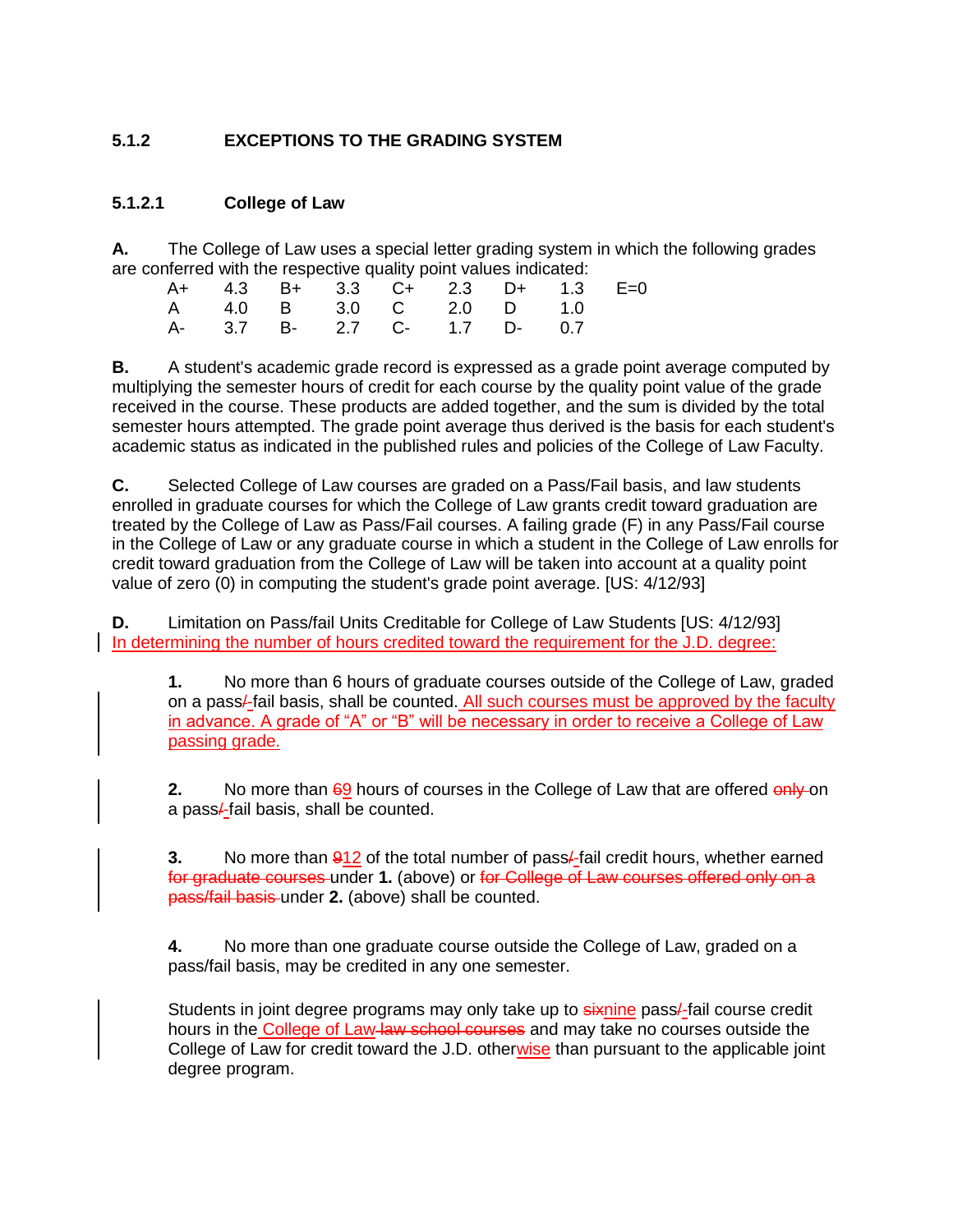## **5.3.3 ATTENDANCE AND ACADEMIC DISCIPLINE IN THE PROFESSIONAL COLLEGES**

NOTE: All students in the professional colleges are subject to the rights, rules and regulations governing University of Kentucky students in all matters not specifically covered in the these rules.

# **5.3.3.1 College of Law**

# **A. Exclusion for Poor Scholarship and Readmission**

**1.** All students in the College of Law must maintain a satisfactory cumulative GPA, and failure to do so will result in the student being dropped from the college for poor scholarship. Any student who earns a GPA below 1.5 for his or her first semester of law study may be suspended by the Dean on recommendation of the Law Faculty Academic Status Committee for poor scholarship. Any student who fails to earn a 2.0 cumulative grade point average at the end of the first two semesters will automatically be suspended for poor scholarship. In addition, any student whose cumulative GPA falls below a 2.0 at the end of any subsequent semester will also be suspended from the college. [US: 10/11/82]

**2.** Any student who earns a grade of E in a required course must reregister for the course and complete all requirements thereof. When such a required course is retaken or when a student elects to repeat an elective course in which the student has earned a failing grade, both the initial and subsequent grade will be reflected on the student's record and counted in the computation of class standing, subject to readmission standards below.

**3.** Any student dropped for poor scholarship may petition the Law Faculty Academic Status Committee for readmission. A recommendation to the Dean for readmission is within the discretion of the Academic Status Committee; however, in most cases, the following policies will guide the Committee: a student suspended after the first semester will be required to petition the full Law Faculty for readmission; in the case of students suspended at the end of the second semester, a student with a cumulative GPA of 1.90 and above will normally be readmitted, a student with a cumulative GPA of 1.70 to 1.89 may be readmitted but will be carefully scrutinized, and a student with a cumulative GPA below 1.70 will normally not be readmitted; any student dropped at the end of the third semester or thereafter will be subject to case-by-case analysis.

**4.** Any student who is readmitted after being dropped at the end of the second semester and who fails to raise his or her cumulative GPA to 2.0 by the end of the third semester will be readmitted again at that time only if he or she has made material progress toward raising his or her cumulative GPA to 2.0. Material progress at a minimum shall mean obtaining a 2.0 GPA for the semester. Moreover, such a student must raise his or her cumulative GPA to 2.0 by the end of the fourth semester. In addition to the foregoing academic standards for readmission, the Academic Progress Committee may impose additional academic standards in individual cases, and in any case may impose other reasonable conditions of readmission including, but not limited to, limitation of outside work, specification of schedule of study (including specification of particular courses and limitation of hours), and the limitation of extracurricular activities.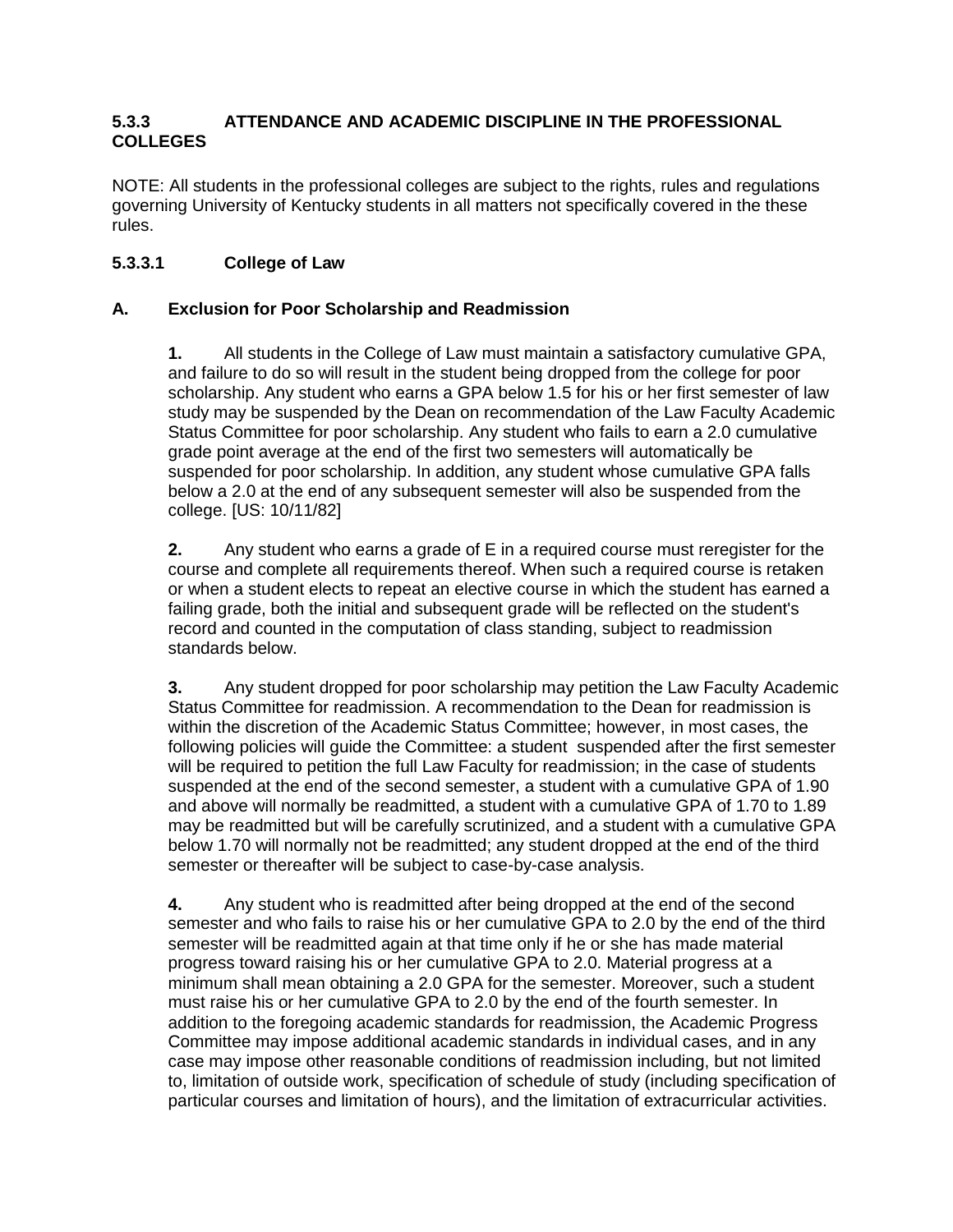The Academic Progress Committee with the approval of the full Law Faculty may also require the repetition of courses either with or without substitution of the grades earned in the courses retaken. Failure to comply with the requirements and conditions of readmission will result in the student being suspended again from the College of Law, in which case he or she will not be readmitted without approval of the University Senate Council upon the recommendation of the Dean following action by the full Law Faculty. Any student aggrieved at any time by recommendation of the Academic Status Committee may petition the full Law Faculty for review. [US: 12/4/89; US: 4/12/93]

**5.** For purposes of the above rules, a student who is required by the Academic Status Committee to repeat fourteen (14) or more hours of the freshman curriculum in his or her third and fourth semester will be considered as enrolled in his or her first and second semesters.

**6.** A student who has once been suspended for poor scholarship and who fails to have a 2.0 cumulative GPA at the end of the semester or summer session in which he or she completes the 90th hour of course work will not be allowed to graduate from the College of Law. Such student will not be allowed to enroll in additional hours of course work in an attempt to achieve a 2.0 cumulative GPA. [US: 11/8/76; SC transmittal: 3/14/91]

# **B. Withdrawal and Readmission** [US: 4/12/93]

**1.** First-year students are expected to complete their first year of law study without interruption. If a student withdraws from the college and University during his or her first year of law study, readmission is not automatic. If a student withdraws during the first semester of law study, application for readmission will be referred to the Admissions Committee; if a first-year student withdraws during the second semester, application for readmission will be referred to the Academic Status Committee; provided that in either of the above withdrawal situations, the Dean's designee may grant a special leave of absence for the balance of the academic year for reasons relating to extended illness or equivalent distress.

**2.** After completion of all required first-year courses, a student who withdraws from the College of Law and the University is subject to the rules stated herein regarding readmission after a leave of absence and grades for students who withdraw. To officially withdraw from the College of Law, a student must obtain from Registrar's Office to obtain a withdrawal card; this card must be signed by the Dean of the College of Law or the Dean's designee. If a student plans to complete a semester, but not reenroll for the subsequent semester, he or she must give the Dean's designee written notice of such intention.

**3.** If a student withdraws from the college and University or does not continue enrollment **and** has complied with paragraph B.2 of this rule, the student will routinely be readmitted to the college provided that the student is in good standing and the absence was not longer than two semesters plus one summer term. No student will be readmitted pursuant to this paragraph more than one time.

**4.** A student who intends to remain away from the college for more than 2 semesters plus one summer term must request permission for a Leave of Absence.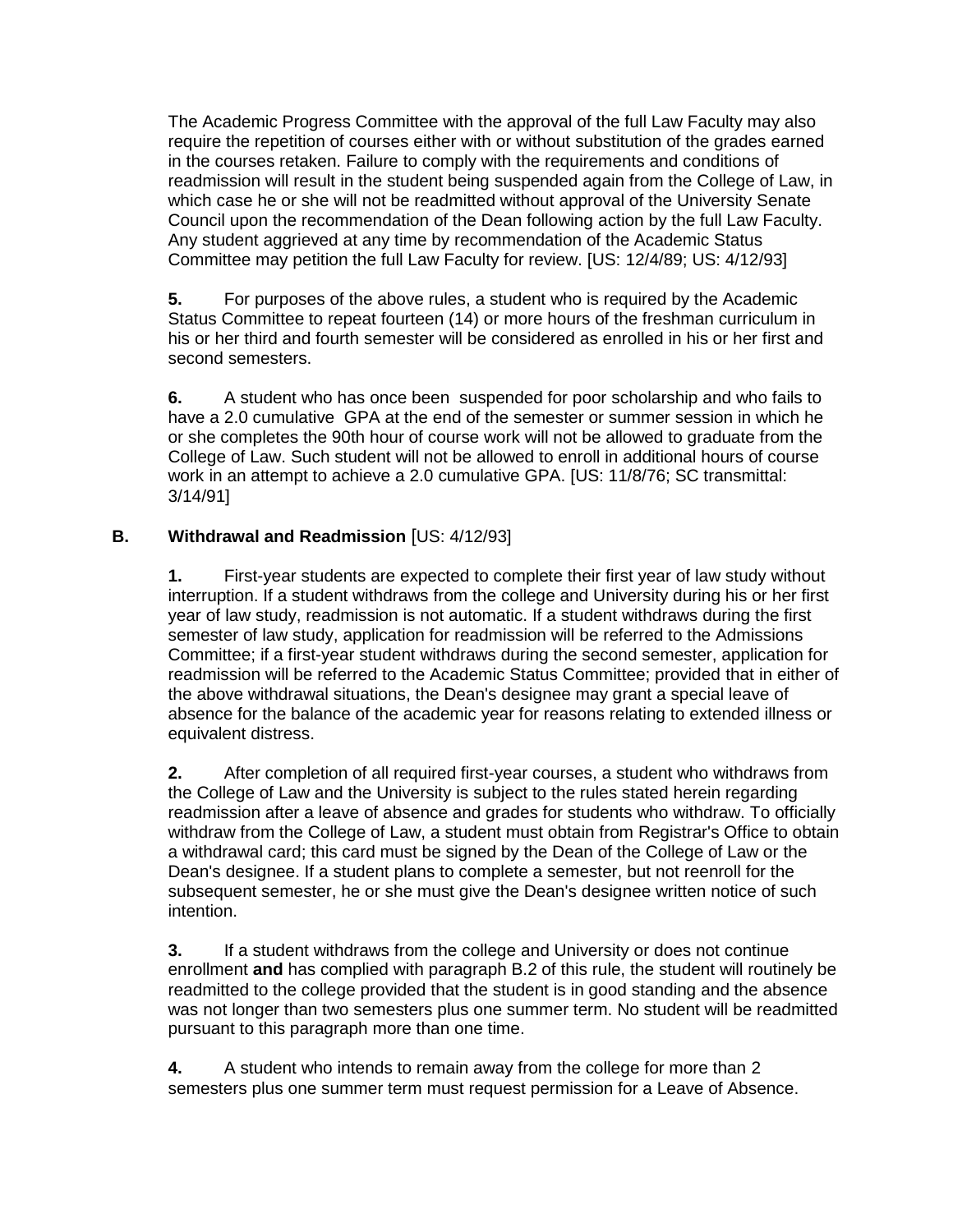These requests are not routinely granted and will be referred to the Academic Status Committee for recommendation to the Dean.

**5.** Readmission for students who are not entitled to readmission pursuant to paragraphs B.1-B.4 of this rule is not automatic. Applications for such readmission will be referred to the Academic Status Committee for a recommendation to the Dean. The Academic Status Committee may consider all relevant facts and circumstances, including the length of time out of the college and reasons for the absence. The Academic Status Committee and Dean will normally not approve readmission for any student who has been away from the college for six regular semesters. Reasonable conditions, including the repetition of courses for no credit, may be imposed if readmission is approved.

**6.** A second-year student, a third-year student, or a first-year student with special permission of the Dean's designee may withdraw from any course or seminar within the first half of a semester or summer session. To withdraw from a course or seminar within the first half of a semester or summer session, the student must submit a completed course withdrawal card to the Dean's designee. A student may withdraw from a course or seminar during the last half of a semester or summer session only on a petition certifying reasons relating to extended illness or equivalent distress. This petition must be approved by the instructor and the Dean's designate.

**C. Limitation on Pass/fail Units Creditable for College of Law Students** [US: 4/12/93] In determining the number of hours credited toward the requirement for the J.D. degree:

**1.** No more than 6 hours of graduate courses outside of the College of Law, graded on a pass/-fail basis, shall be counted. All such courses must be approved by the faculty in advance. A grade of "A" or "B" will be necessary in order to receive a College of Law passing grade.

**2.** No more than 69 hours of courses in the law school-College of Law that are offered only on a pass/-fail basis shall be counted.

**3.** No more than 912 of the total number of pass/-fail credit hours, whether earned under 1. (above) or under 2. (above) shall be counted.

**4.** No more than one graduate course outside the College of Law, graded on a pass/-fail basis, may be credited in any one semester.

Students in joint degree programs may only take up to sixnine pass/-fail course credit hours in the College of Law courses and may take no courses outside the College of Law for credit toward the J.D. otherwise than pursuant to the applicable joint degree program.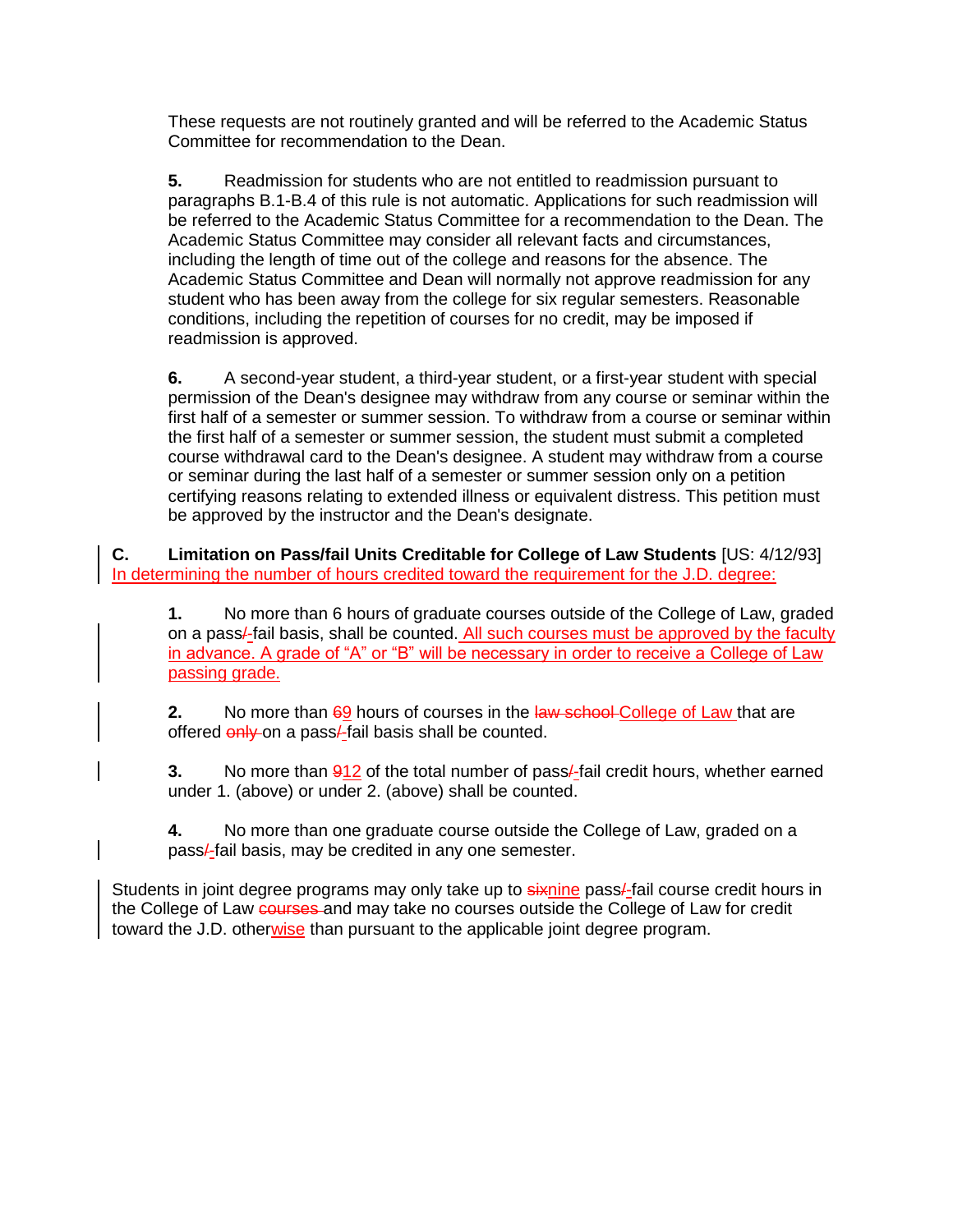### **MEMORANDUM**

October 8, 2014

TO: Curriculum Committee

Doug Michael, Associate Dean for Academic Affairs FROM:

SUBJECT:

WW

Background on the limitation on pass-fail credits

**Current rule.** The limitation on pass-fail credits appears in Faculty Rule X.D;

In determining the number of hours credited toward the requirement for the J.D. degree:

1. No more than 6 hours of graduate courses outside of the law school. graded on a pass-fail basis, shall be counted.

2. No more than 6 hours of courses in the law school that are offered only<sup>1</sup> on a pass-fail basis shall be counted.

3. No more than 9 of the total number of pass-fail credit hours, whether earned for graduate school courses under (1) or for law school courses offered only on a pass-fail basis under (2), shall be counted.

4. No more than one graduate school course outside the law school, graded on a pass-fail basis, may be credited in any one semester.

The 9 hours that joint JD/MBA and JD/MPA students are permitted to count toward the JD take the place of the graduate school courses otherwise limited under  $(1)$ ,  $(3)$ , and (4), but joint program students are still subject to (2). That is, students in joint degree programs may only take up to six pass-fail course credit hours in law school courses and may take no courses outside the law school for credit otherwise than pursuant to the applicable joint degree program.

The six-hour limitation within the law school has apparently been one of long standing, but was only officially codified by the faculty in March, 1992. At that same meeting, the faculty decided to limit the overall total of pass-fail credits to nine, a reduction from the previous twelve credits. The minutes of this meeting are Attachment I to this memorandum.

As the faculty minutes indicate, this was partially in response to the then-prevalent student practice of students negotiating with the Associate Dean for Academic Affairs (course catalog in hand) whether certain courses would be eligible for law school enrollment. It was the judgment of many Associate Deans that this course-shopping was not done by

<sup>&</sup>lt;sup>1</sup> [Footnote supplied.] The word "only" is redundant; there is no option within the College of Law to switch grading options between pass-fail and letter grades. Such an option does exist for undergraduates under University Senate rules.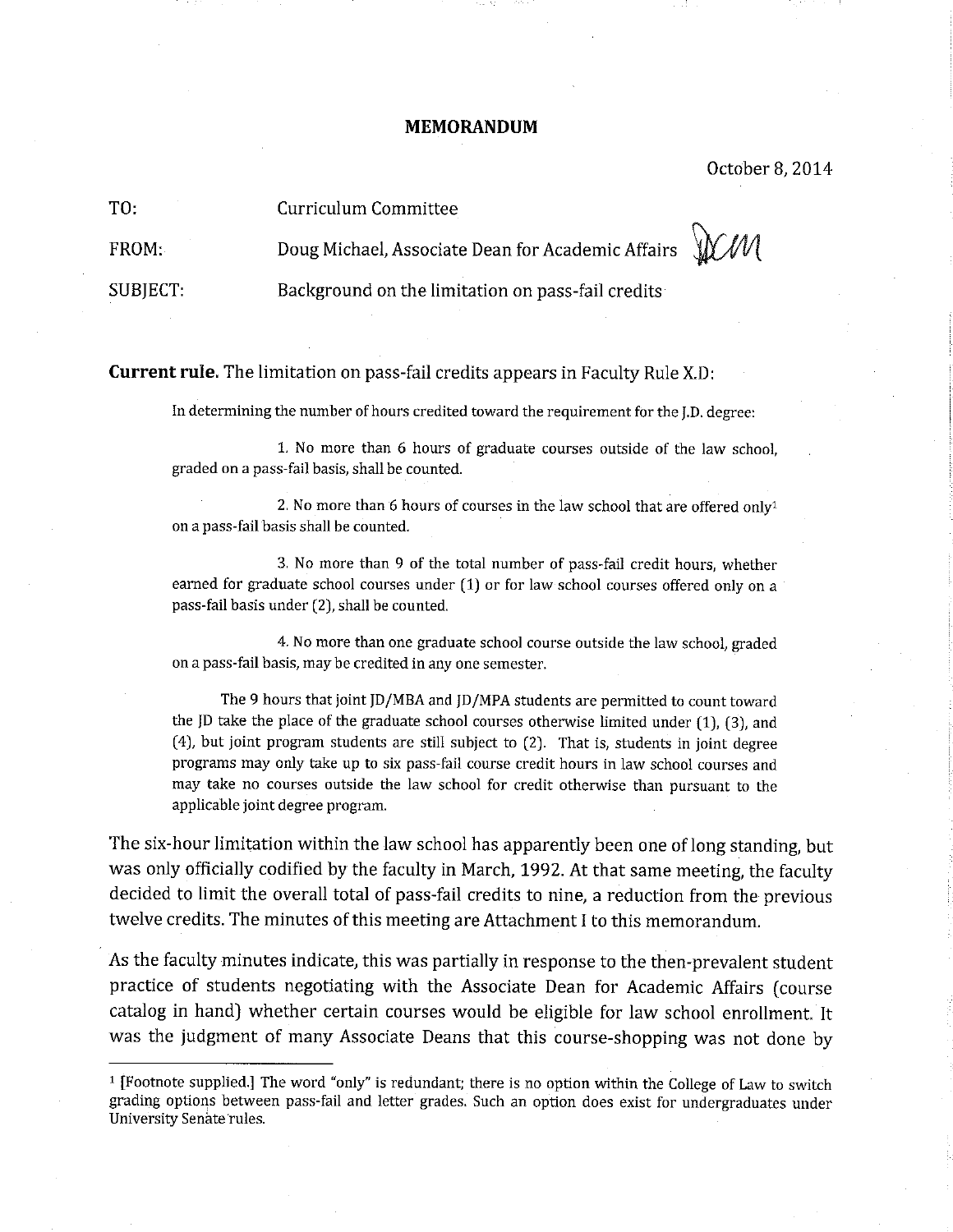students with genuine academic interest in mind. This latter issue was eventually addressed by the faculty's decision that courses outside the College of Law must be approved by the *faculty*. This happens in two ways. The faculty has given standing<sup>2</sup> approval to the following courses:

### Health Administration/Public Administration 621 ECONOMETRICS FOR POLICY **ANALYSTS - 3 credits**

A survey of behavioral science research methods for the public administrator. Emphasis is placed upon problem selection and identification, research design, and data analytic techniques. Lecture, two hours; laboratory, one hour per week. College of Law **Prerequisite:** none, although College Algebra is strongly recommended. Usually offered in the Fall.

### Economics/Health Administration/Public Administration 652 PUBLIC POLICY **ECONOMICS - 3 credits**

Principles and practices of economical resource management in the governmental sector: tax and expenditure types, intergovernmental fiscal cooperation, debt financing, budgeting and financial planning. College of Law prerequisites: One of the following: (1) Taxation I (Law 860) and an advanced tax course (Law 861, 863, 865, 866 or 937), which may be taken concurrently, or  $(2)$  Administrative Law (Law 920), or  $(3)$  Health Care Organizations & Finance (Law 830). Usually offered in the Spring.

#### Public Administration 651 THE POLICY PROCESS - 3 credits

Broad-based course in public policy formulation and social planning. Emphasis is on the parameters of policy formulation as well as the social planning and impact variables. Both policy processes and relevant content areas will be stressed. Enrollment is limited to three College of Law students unless permission is otherwise granted from the Martin School of Public Administration. Usually offered in the Fall. College of Law prerequisite: Administrative Law (Law 920).

#### Political Science 737 TRANSNATIONAL ORGANIZATIONS AND PROCESSES - 3 credits

An analysis of approaches to the study of international, transnational and regional political and economic organizations and processes within the context of world politics. An examination of the impact of these activities and processes on contemporary problems of world order. College of Law prerequisite: International Law (Law 925), International Trade Law (Law 924), or International Environmental Law (Law 923). Usually offered in the Spring.

In addition, the faculty may approve, upon recommendation from the Curriculum Committee, an individual student's request to enroll in a course not on this list.

<sup>&</sup>lt;sup>2</sup> This approval is usually given with a five-year "sunset," at which time the list is reexamined by the Curriculum Committee and submitted to the faculty.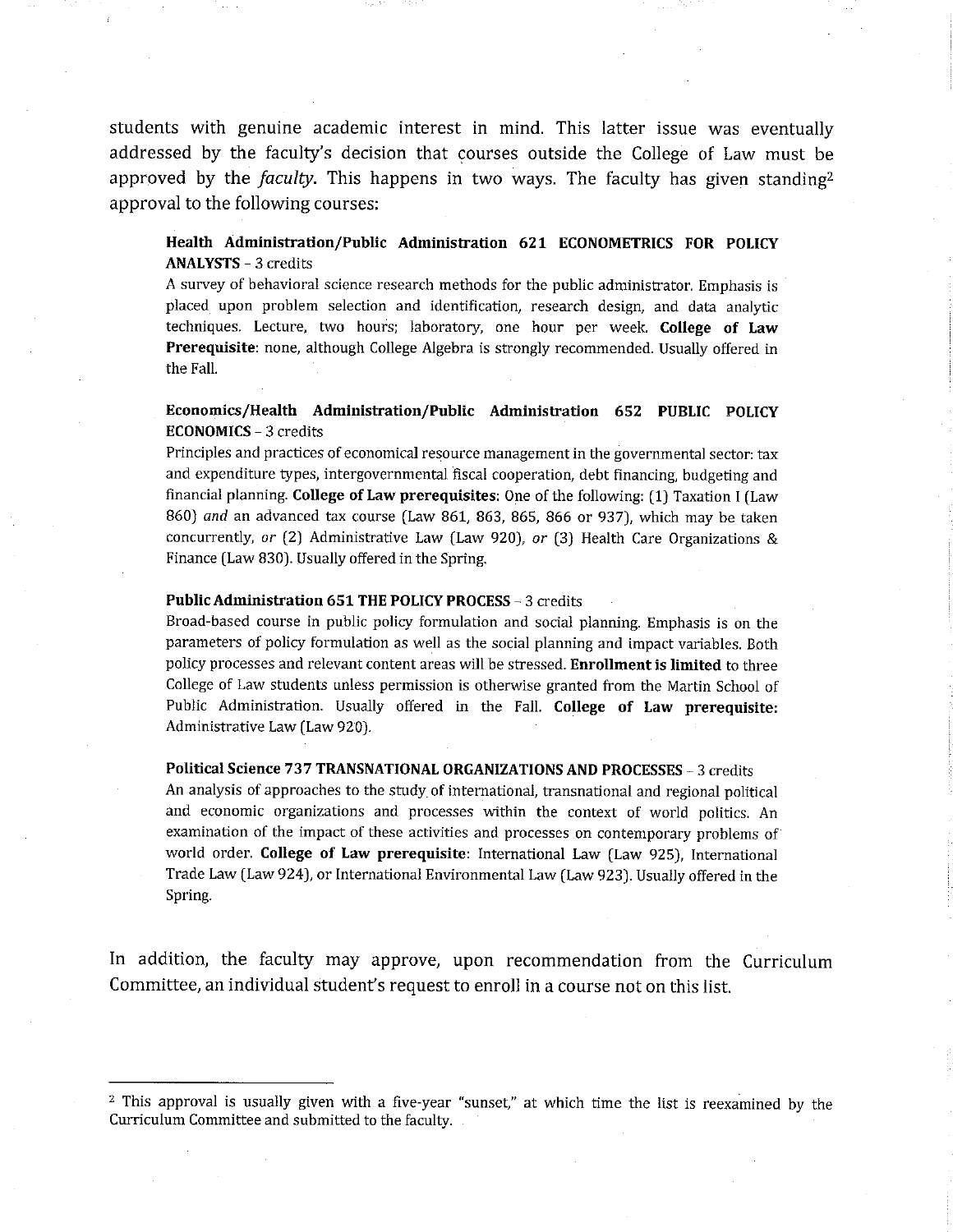### Changes since original adoption.

When this rule was put in place in 1992, the College offered only the following pass-fail courses: the four "co-curricular" courses (TAB, Moot Court, two journals), and three externships (Judicial, Prosecutorial, and Prison). Currently, there are fourteen externships (see Attachment II for a list and the catalog descriptions of each).

As the faculty broadened its experience with externship programs, it was clear that it was believed beneficial to have all externships graded on a pass-fail basis. It had become difficult to obtain adherence by externship adjuncts to the recommended average grade. and pass-fail grading seemed more appropriate for externships in any event.<sup>3</sup>

In 1992, there was no specific requirement of professional skills training. Currently, the College requires that a student complete a course with "substantial instruction in professional skills." All externships (along with other clinic and simulation courses) are included on this list. In addition, new ABA Standard 303(a)(3) requires that a law school require students to complete "one or more experiential courses totaling at least six credit hours." Early implementation is encouraged, but this standard must be effective for the class entering in Fall 2016.

In addition, the problem which the rule was put in place to address, the "shopping" by students of numerous courses in which they could enroll on a pass-fail basis, no longer exists. Rather, students more frequently complain that they cannot enroll in another externship and receive credit for that work. If, for example, a student participates in one cocurricular activity (TAB, Moot Court, journal) for three credits, that student could take no more than one additional pass-fail course. It is also commonplace for students to enroll in two co-curricular activities, which forecloses any further pass-fail credit within the College altogether.

### Recommendations.

My suggestion is that the limit on pass-fail credits from courses within the College of Law in paragraph (1) of the rule be raised at least to nine. This will allow a student to enroll in one co-curricular program and the six required credits of experiential courses entirely through externships if the student so desires. It is true that a student could (or could be required to) fulfill this experiential-course requirement through a mixture of externships, clinics, and simulation courses, but I believe we should make it possible for students to make this choice from among faculty-approved alternatives without further limitation. This would also suggest that the overall limit in paragraph (3) of the rule be similarly raised to twelve.

<sup>&</sup>lt;sup>3</sup> The sole exception has been the Kentucky Innocence Project Externship, which will switch to pass-fail grading effective Fall 2015.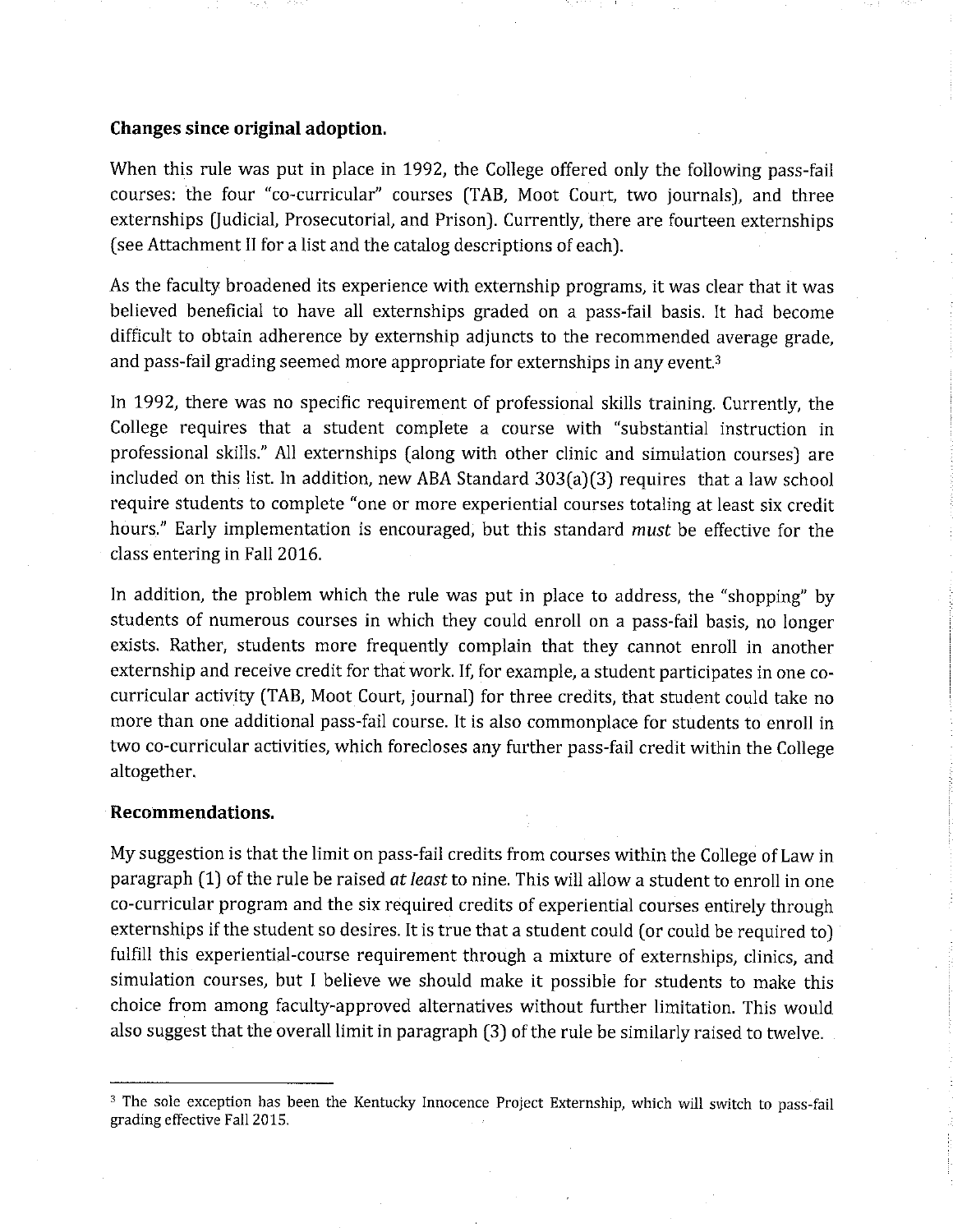In addition, I believe the rule should be updated in the following areas:

1. There is no mention of two joint-degree programs approved since March 1992: the JD/MA in Diplomacy, which is only a three-credit cross-award (and could have a different rule), and the JD/MHA, which is a nine-credit cross-award similar to the existing ID/MBA and ID/MPA programs. In addition, the ID/MBA program is under further review and may include up to 19 credits of cross-award. I suggest the first sentence of the rule's "flush language" be changed to read as follows:

The 9 credit hours that joint HD/MBA and HD/MPA degree students are permitted to count toward the JD take the place of the graduate school courses otherwise limited under (1), (3), and (4), but joint program degree students are still subject to (2).

2. Paragraph (1) of the current rule should be modified to reflect current practice in two respects. First, that courses taken outside of the law school must be approved by the faculty in advance; and second, that for these purposes, a graduate school grade of "A" or "B" will be necessary in order to receive a College of Law passing grade.

Attachments: I. Minutes of March 25, 1992 faculty meeting. II. List of externships as of Spring 2015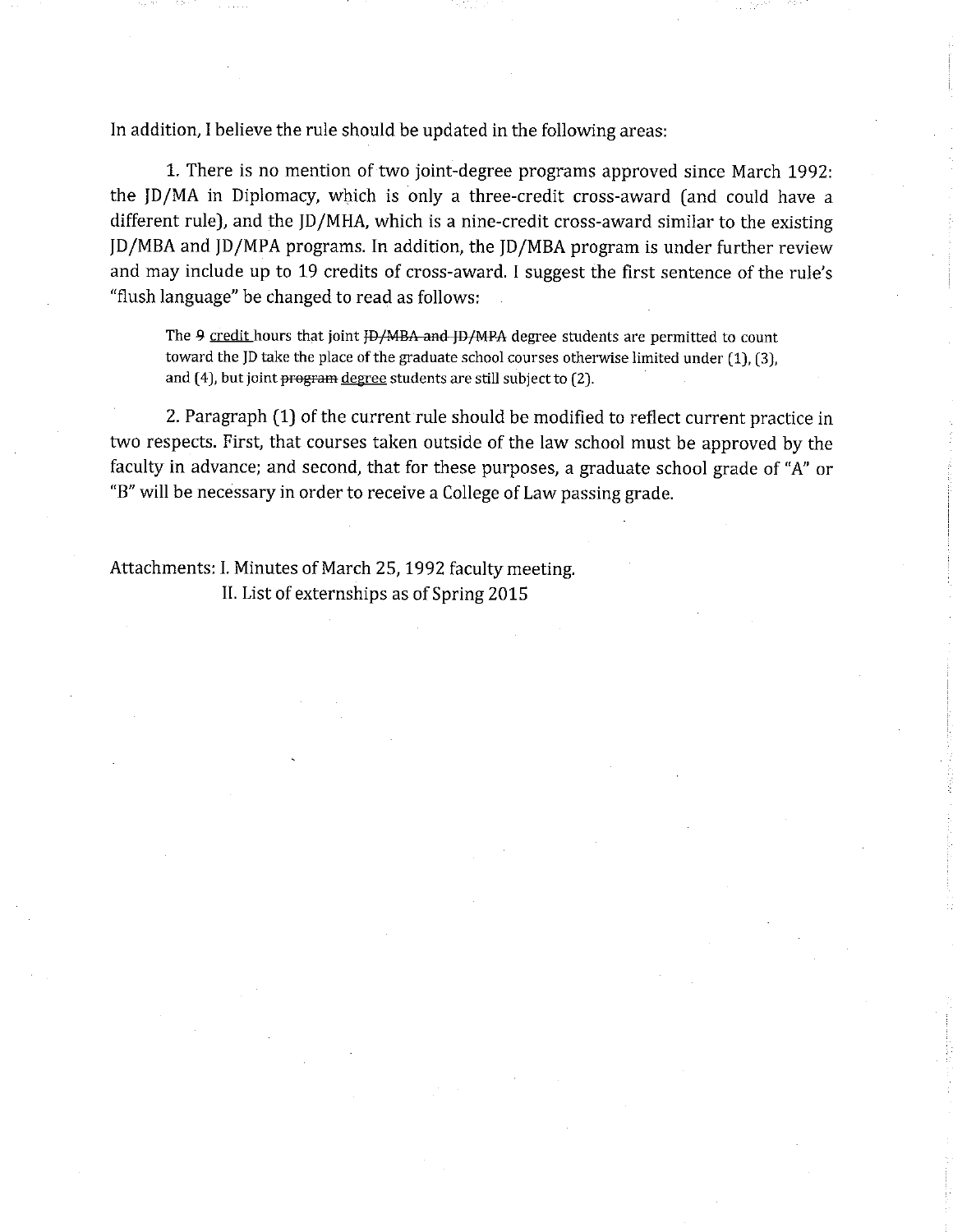## Attachment I

### **UNIVERSITY OF KENTUCKY COLLEGE OF LAW**

### **FACULTY MEETING MINUTES**

### Wednesday, March 25, 1992

Present: Deans Campbell, Bakert, Rogers, Eberle and Kennedy; Professors Michael, Lewis, Goldman, Schwemm, Healy, Welling, Oberst, Graham, Short, Ham, Linneman, Ausness, Gaetke, Davis, McMahon, Garvey, Vasek, Harding.

Dean Rogers called the meeting to order at 12:02 p.m. There were on the agenda three items each from the Academic Status Committee and the Curriculum Committee.

#### TREATMENT OF STUDENT PETITIONS FOR READMISSION

Dean Rogers presented to the faculty on behalf of the Academic Status Committee its recommendation that University Senate Rule 3.3.1(b) be amended in the second paragraph to read as follows (additions indicated by underlining, deletions by strikeout):

Any student who is readmitted after being dropped at the end of the second semester must make and who fails to raise his or her cumulative grade point average to 2.0 by the end of the third semester will be readmitted again at that time only if he or she has made material progress toward raising his or her cumulative grade point average to 2.0. Moreover, Ssuch student must raise his or her cumulative average to 2.0 by the end of the fourth semester. In addition to the foregoing academic standards for readmission, the Committee may impose additional academic standards in individual cases, and in any case may impose other reasonable conditions of readmission including, but not limited to, limitation of outside work, specification of schedule of study (including specification of particular courses and limitation of hours), and the limitation of extracurricular activities. The Committee with the approval of the full law faculty may also require the repetition of courses either with or without substitution of the grades awarded in the courses retaken. Failure to comply with the requirements and conditions of readmission will result in the student being dropped again from the College, a second time in which case he or she will not be readmitted without approval of the University Senate Council upon the recommendation of the Dean following action by the full Law Faculty. Any student aggrieved at any time by recommendation of the Academic Status Committee may petition the full Law Faculty for review.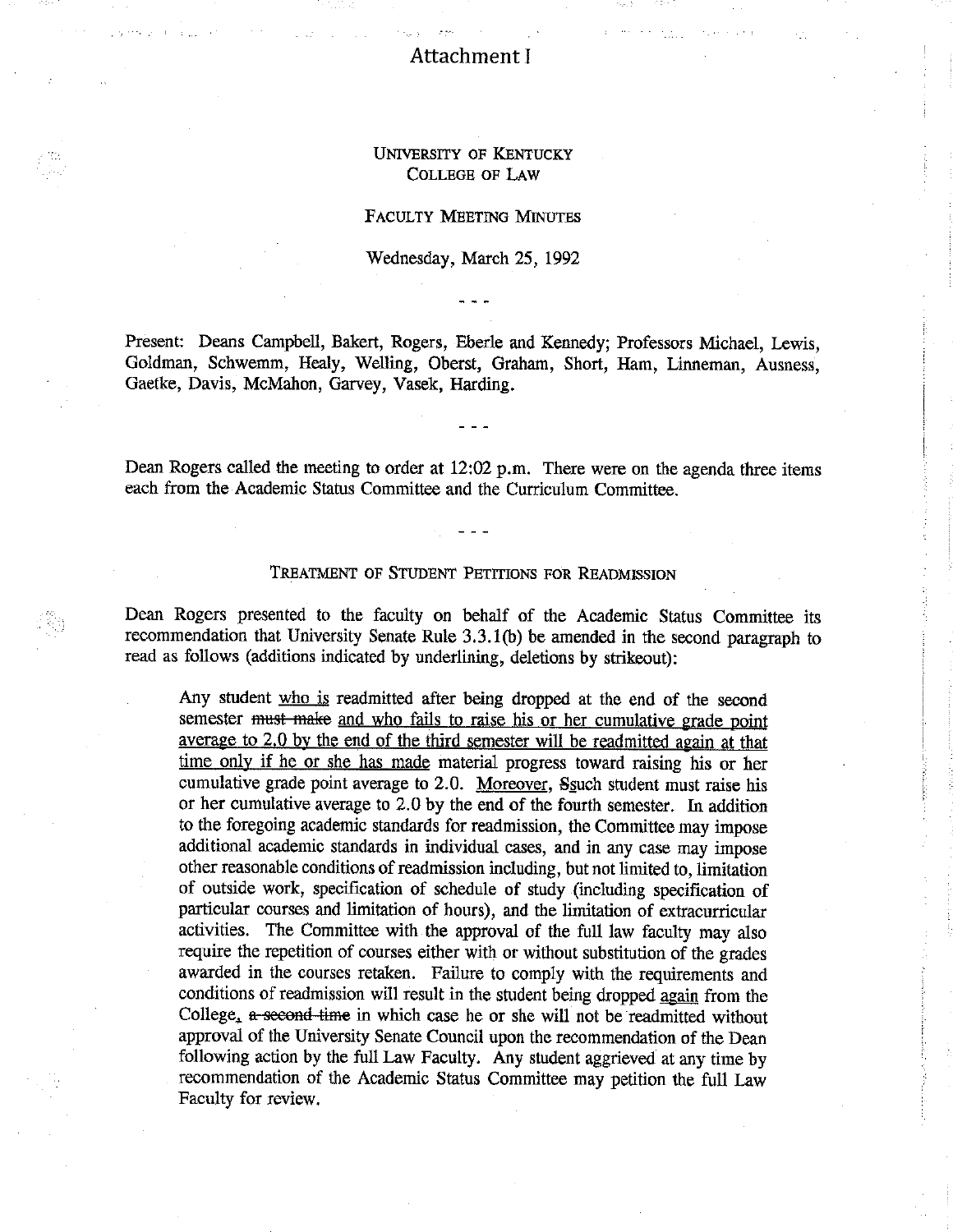Upon motion by Professor Ausness and seconded, it was proposed that the Committee's recommendation be amended by inserting after the first sentence the following new sentence:

"Material progress" shall mean, at a minimum, obtaining a 2.0 grade point average for the semester.

The faculty discussed the extent to which this amendment would make readmission more difficult and whether it ought to do so, whether the 2.0 standard would become a *de facto* sole standard. and whether a "sliding scale" of material progress ought to be considered instead.

The amendment was approved on a show of hands: nine in favor, five opposed.

The Committee's recommendation as amended was approved on a show of hands: eleven in favor, three opposed.

#### RULES GOVERNING WITHDRAWAL BY STUDENTS

Dean Rogers presented to the faculty on behalf of the Academic Status Committee its recommendation that Faculty Rule V be approved for submission to the University Senate for incorporation into the University Senate Rules. He noted that incorporation of the College's own rule into the University Senate Rules would remove an apparent conflict concerning withdrawal from courses prior to the midpoint of the semester.

The Committee's recommendation was approved on a show of hands: fourteen in favor, none opposed.

#### APPEAL OF DENIAL OF READMISSION

Dean Rogers presented to the faculty the appeal of Jonathon T. Davis from the Academic Status Committee's denial of Mr. Davis' petition for readmission.

The denial was unanimously affirmed by voice vote.

Dean Campbell thereupon assumed the chair at 12:22 p.m.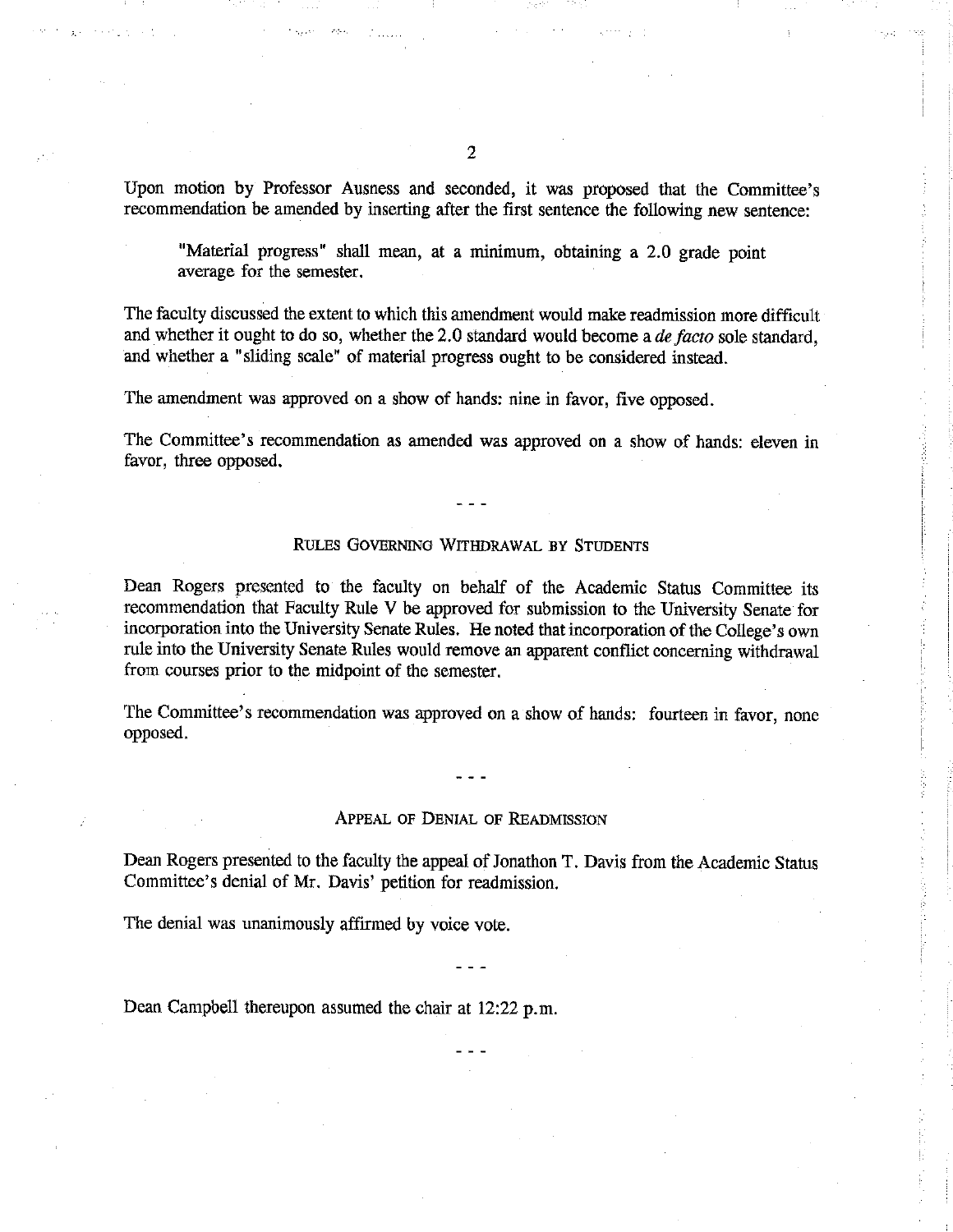### LIKE TREATMENT OF "F" AND "E" GRADES

Professor McMahon presented to the faculty on behalf of the Curriculum Committee its recommendation to add to University Senate Rules, Section II, Rule 1.2.1, the following:

Selected College of Law courses are graded on a Pass/Fail basis, and law students enrolled in courses offered by the Graduate School for which the College of Law grants credit toward graduation are treated by the College of Law as Pass/Fail courses. A failing grade (F) in any Pass/Fail course in the College of Law or any Graduate School course in which a student in the College of Law enrolls for credit toward graduation from the College of Law will be taken into account at a quality point value of zero (0) in computing the student's academic average.

After a brief discussion, the faculty approved the Committee's recommendation unanimously by voice vote.

### LIMIT ON PASS/FAIL CREDIT HOURS IN LAW SCHOOL COURSES

Professor McMahon presented to the faculty on behalf of the Curriculum Committee its recommendation to adopt a rule limiting to six the total number of Pass/Fail course credit hours in law school courses that will be counted toward graduation. He noted that this limitation had always appeared in the Curriculum Planning Guide and the approval of the faculty was sought to justify reinstating that limitation after its inadvertent deletion from the most recent edition of the Curriculum Planning Guide.

The faculty approved the Committee's recommendation unanimously by voice vote.

### OVERALL LIMIT ON PASS/FAIL CREDIT HOURS

Professor McMahon presented to the faculty on behalf of the Curriculum Committee its recommendation to adopt a rule limiting to nine the total number of Pass/Fail course credit hours in any courses that will be counted toward graduation, and that law students be limited to enrolling for law school credit in only one course outside the law school (graduate school course) in any semester.

Professor McMahon noted that current rules permit up to 12 course credit hours, and that the Committee's recommendation is based in part upon the "incredible flood" of law students to graduate school programs, particularly in the two most recent academic years.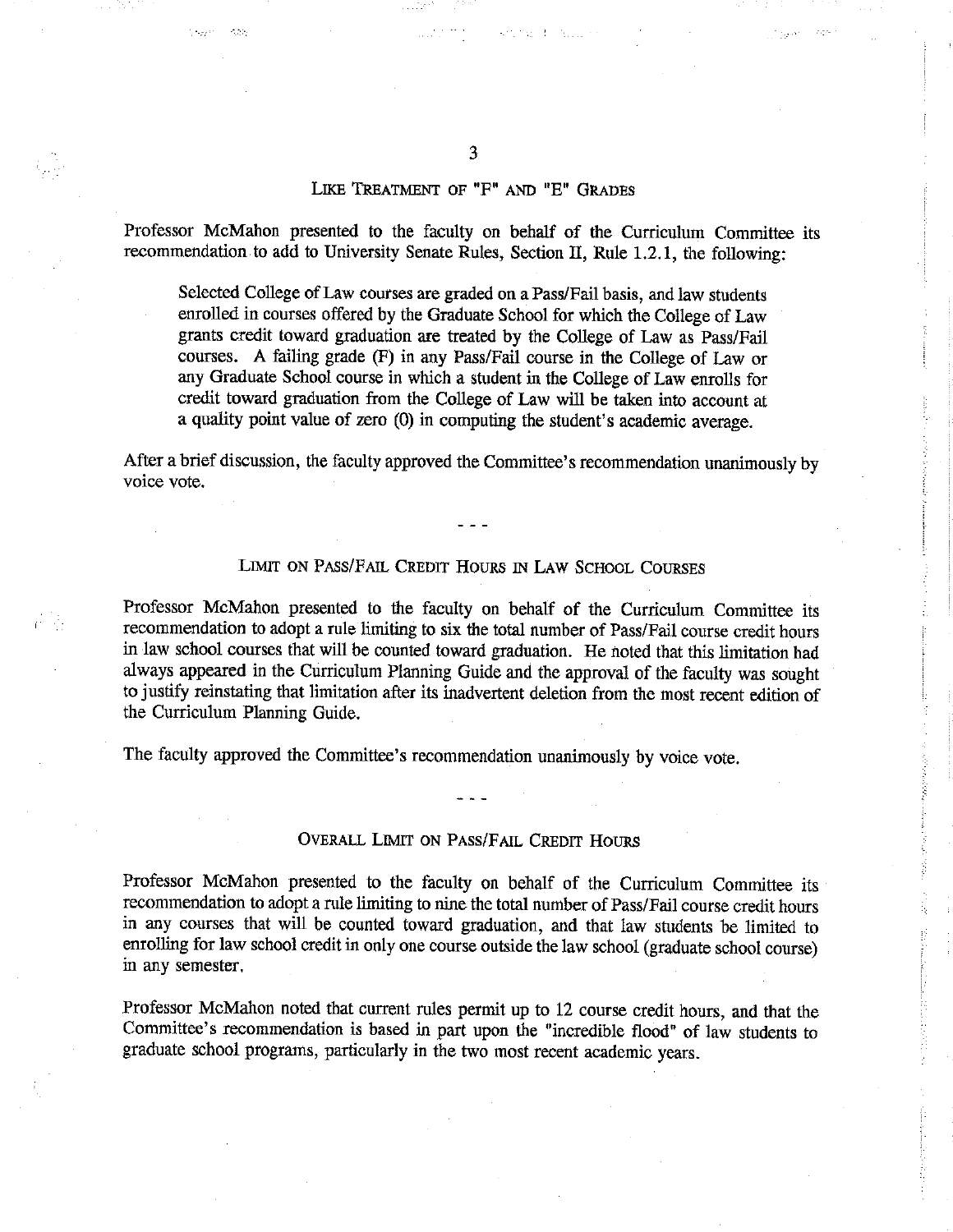Upon motion by Professor Goldman and seconded, it was proposed that the rule be amended to provide that students in joint degree programs may only take up to six Pass/Fail course credit hours in law school courses and may take no courses outside the law school for credit otherwise than pursuant to the applicable joint degree program.

The faculty discussed whether joint degree students should be limited to nonlaw courses in their joint-degree field, and the general theories and justification for these programs.

The amendment was approved unanimously by a voice vote.

Discussion then returned to the Committee recommendation as amended. There was discussion of the recommended effective date (beginning for classes entering in Fall 1991).

Upon motion by Professor Ausness and seconded, it was proposed that the rule be amended to limit to three hours courses taken outside the law school on a Pass/Fail basis.

Professor Ausness noted his belief that the Committee recommendation is not stringent enough. Professor McMahon presented the Committee's view that it would be willing to hold more stringent rules in abeyance until there is more experience by Dean Rogers with his new "written application" procedure for approval to enroll in courses outside the law school. Dean Rogers discussed the standards he would likely follow in implementing this new procedure.

The amendment failed on a show of hands: seven in favor, nine opposed.

The faculty approved the Committee's previously-amended recommendation unanimously by voice vote.

Dean Campbell announced that the second budget cut imposed by the University may be less severe than originally anticipated, and reviewed schedules and procedures in connection with the imminent arrival of the ABA site visitation committee.

The meeting was adjourned at  $1:00 \text{ p.m.}$ 

Deeyley C. Millare

Douglas C. Michael Meeting Secretary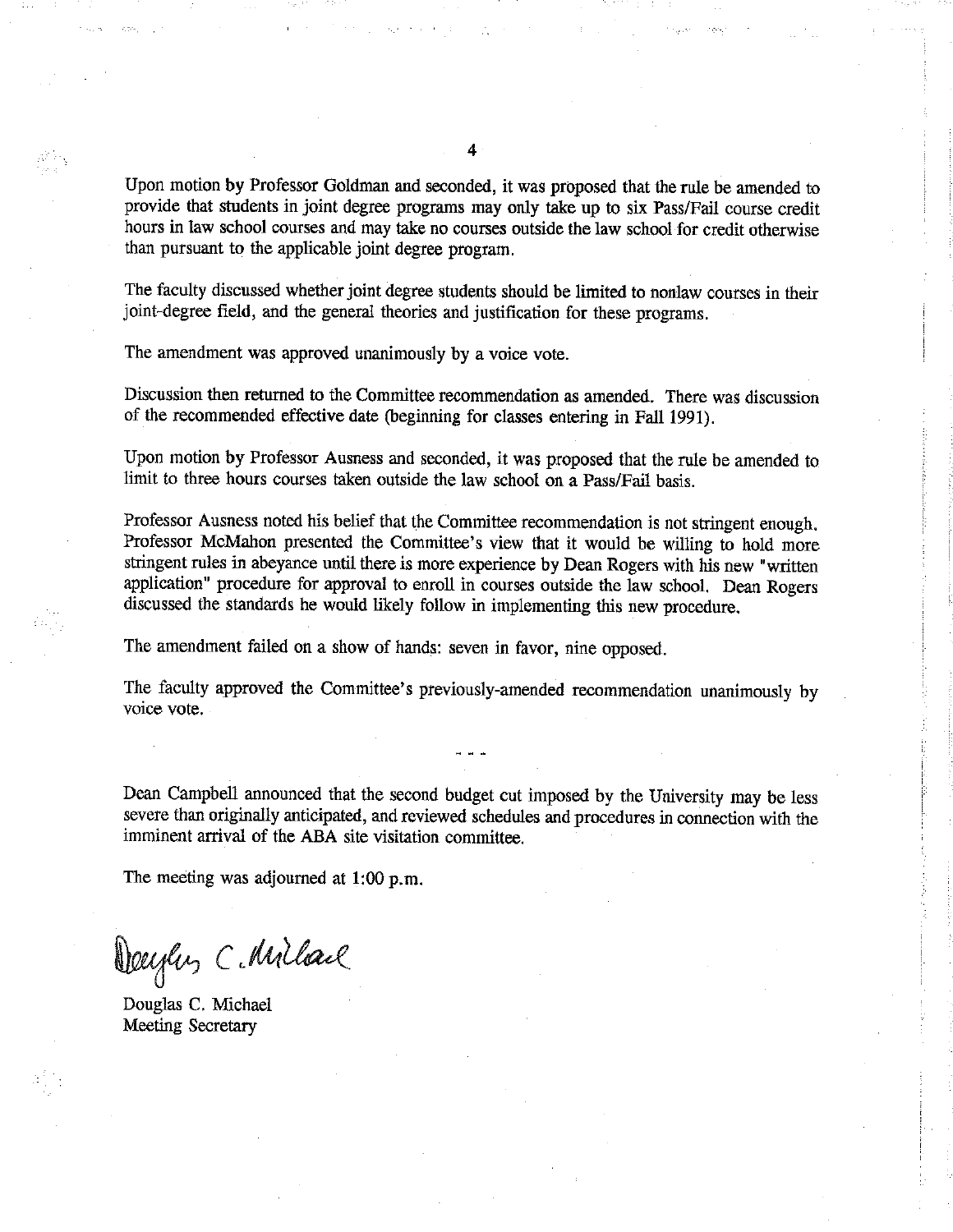# **Attachment II**

# **COLLEGE OF LAW EXTERNSHIPS 2014-15**

October 4, 2014

The College offers several externship opportunities for students to work under the guidance of practicing attorneys for academic credit. The specific course descriptions can be found in the College of Law Catalog and are reprinted below.

General requirements. Each externship requires 100 hours of work during the semester for 2 pass/fail credits. The Innocence Project Externship must be taken for an entire academic year, fall and spring, for a total of four credits. No student may receive both pay and academic credit for the same work. However, if you work more than 100 hours in an externship, you may be paid for the amount of work over 100 hours.

**Scheduling.** Most of these externships are offered every semester including the 8 week summer session if the externship supervisor is available and there is sufficient enrollment. Check the table below or the summer schedule for those externships offered.

Third-year practice rule. The Prosecutorial Externship and the Legal Clinic require students to be certified under Kentucky Supreme Court Rule 2.540, the limited student practice rule. A student is eligible for admission under this rule only if, at the time the course is taken, the student will have completed 60 hours of law study (59 hours for students who will be receiving credit for one co-curricular course, or 58 hours for those receiving credit for two co-curricular courses). Students must complete and have notarized a legal intern application form as soon as possible after enrollment in the course. The application is available on the law school website (under "Current Students") and from the Registrar's office. For two other externships (Department of Public Advocacy and the Children's Law Center), this certification is *optional*, that is, it is required only if the extern chooses to appear in court.

**Application.** Many externships require students to apply rather than simply enroll. These are indicated in the table below. The applications can all be found on the College of Law web page under Students  $\rightarrow$  Forms. The form should be submitted to the Registrar with your priority registration materials. Once all forms are collected the instructors will choose and notify the students to be enrolled.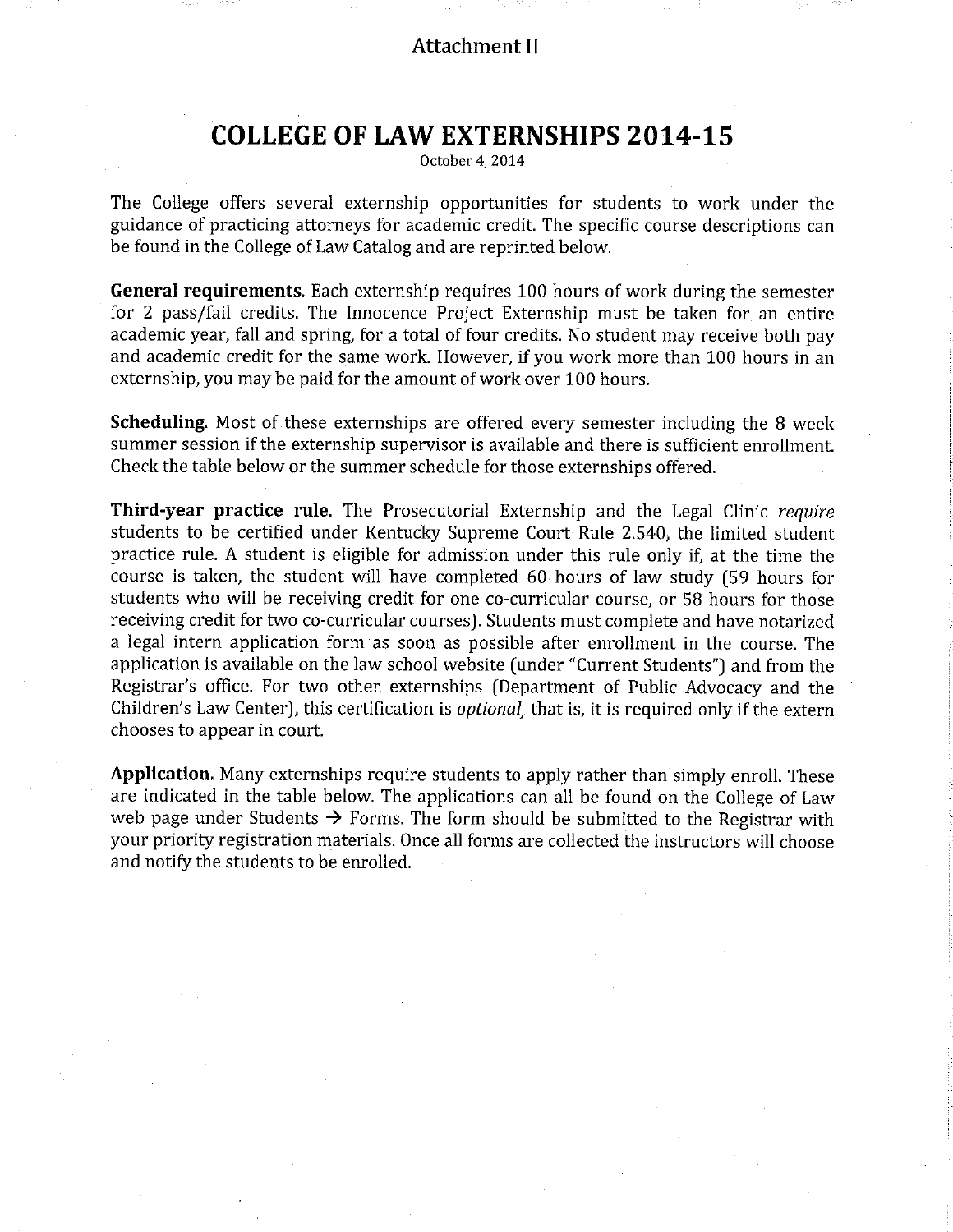| Externship                                    | <b>Prerequisites</b>                         | Recommended                                      | 3rd yr<br>Pract | App              | <b>Summ</b> | Cap            |
|-----------------------------------------------|----------------------------------------------|--------------------------------------------------|-----------------|------------------|-------------|----------------|
| Child Advocacy<br>Todav                       | Third year standing                          | See course description                           |                 |                  | X           | 3              |
| Children's Law<br>Center                      |                                              |                                                  | Opt             |                  |             | 3              |
| Department of<br>Public Advocacy              | Evidence (Law 890)                           |                                                  | Opt             | X                | X           | 3              |
| <b>Fayette County</b><br>Attorney             |                                              |                                                  |                 | X                | X           | 3              |
| <b>Federal Government</b>                     |                                              |                                                  | $\epsilon$      |                  | <b>ONLY</b> | 4              |
| <b>Immigration Law</b>                        |                                              | Immigration Law, fluency in<br>Spanish           |                 | X                | X           | $\overline{2}$ |
| Innocence Project                             |                                              | Evidence, Criminal Procedure                     |                 |                  |             | 10             |
| Judicial                                      |                                              |                                                  |                 |                  | X           | 18             |
| Kentucky Energy<br>and Environment<br>Cabinet | Environmental Law<br>(concur. enrollment OK) |                                                  |                 |                  |             | $\overline{4}$ |
| Kentucky Refugee<br>Ministries                |                                              | Immigration Law, fluency in<br>Spanish or French |                 | X                | X           | $\mathbf{1}$   |
| Lexington City<br>Attorney                    |                                              |                                                  |                 | $\boldsymbol{X}$ | X           | $\overline{2}$ |
| Prosecutorial                                 |                                              |                                                  | Req             |                  |             | 12             |
| <b>UK Healthcare Risk</b><br>Management       | Evidence; fourth-<br>semester standing       | Bioethical Issues, Medical<br>Liability          |                 | X                | X           | 3              |
| <b>UK Office of Legal</b><br>Counsel          |                                              |                                                  |                 | X                | X           | 2              |

**Summary Chart.** This chart lists the main features of each externship.

### COURSE DESCRIPTIONS (FROM COLLEGE OF LAW CATALOG)

#### **CHILD ADVOCACY TODAY EXTERNSHIP**

The Child Advocacy Today Externship is a 2 credit hour pass/fail externship, requiring 100 hours of student work, that offers students the opportunity to develop their legal skills while providing free, quality representation to low-income pediatrics patients and their families. CAT is operated in partnership with the Equal Access to Justice Foundation and Kentucky Children's Hospital and is located in General Pediatrics at Kentucky Clinic. CAT Externship students become part of the healthcare team at Kentucky Children's Hospital in order to assess patients' legal needs. The students engage in interviews with patients and their families, and identify legal issues that adversely affect the health of the patients. Students will then have the opportunity to assist these clients and prepare the matter for referral to outside counsel, where appropriate. Students will conduct legal research, write memos and prepare legal documents under the supervision of staff attorneys. Students will analyze and implement case strategies and prepare work plans for their cases. In addition, because the mission of the medical-legal partnership is to educate healthcare providers to recognize legal issues that are detrimental to their patients' health, students will prepare a presentation on a topic of their choice to be presented to UK's pediatrics residents. PREREQUISITE: This course is open only to thirdyear students. RECOMMENDED: Completion of any of the following courses is helpful, but not required: Administrative Law, Constitutional Law II, Professional Responsibility, Healthcare Organizations and Finance. Children and the Law, and Education Law. This course is limited to three students.

#### **CHILDREN'S LAW CENTER EXTERNSHIP**

This externship develops students' litigation, counseling and research skills under the supervision of the Litigation Director of the Lexington office of the Children's Law Center, a 20-year-old foundation based in Northern Kentucky. The Center provides direct representation to children involved in high conflict custody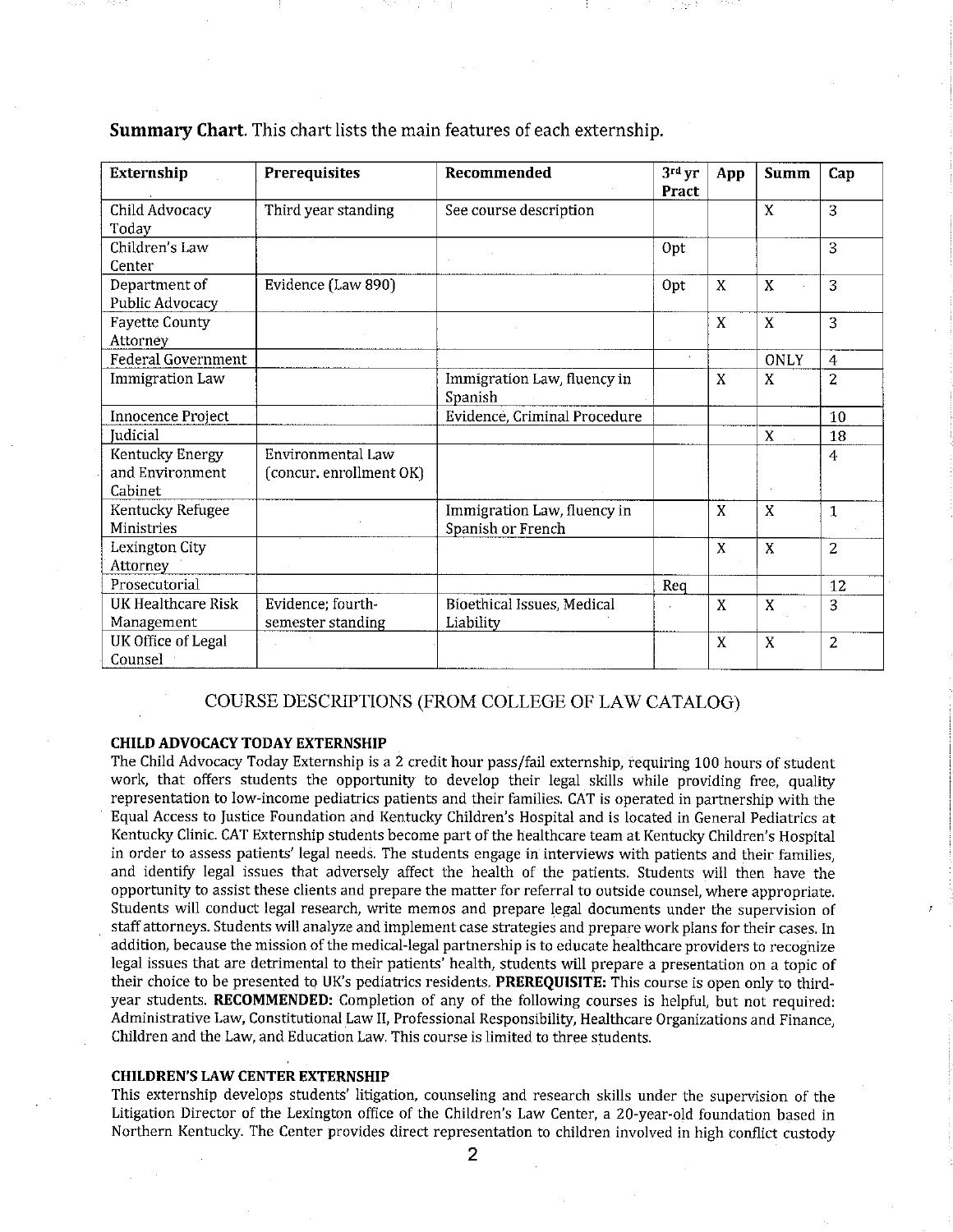cases, to children who are victims of sexual abuse and must be a witness in criminal proceedings, to children with disabilities in educational matters, and children who are homeless or have other dependency issues. Students will assist their supervising attorney on these cases. Students will be expected to work at least 100 hours during the semester, in addition to classroom time discussing substantive law, roundtable discussions and case status conferences. Enrollment is limited to three students.

#### DEPARTMENT OF PUBLIC ADVOCACY EXTERNSHIP

The goals of this externship course are to develop practical litigation skills; to give practical experience in researching legal topics; and to increase understanding of the criminal litigation process, especially as it relates to how lawyers representing defendants in that system develop the case, identify a strategy for litigating the case, and implement that strategy. Students will be expected to complete 100 hours of work under the supervision of the Lexington DPA Directing Attorney in addition to a classroom component. The expectation is that a very significant proportion of student work will be accomplished under the student practice rule in cases before the Family Court and Juvenile Court, and in District Court misdemeanor cases. Enrollment is limited to three students and is by application only. PREREQUISITE: Law 890 (Evidence).

FAYETTE COUNTY ATTORNEY EXTERNSHIP This externship develops students' interviewing, counseling, legal research and litigation skills under the supervision of the attorneys in the Fayette County Attorney's Office. Students will be expected to do legal research and writing, contact and interview witnesses, attend court sessions and assist the prosecutors therein, and assist in maintaining electronic case files. Students will support their supervising attorney in all areas related to the representation. Enrollment is open to both second- and third-year students, is upon application and interview only, and is limited to three students per semester. Scheduling note: Although not required, students should plan to have one full morning available for externship work to accommodate court appearance schedules.

#### FEDERAL GOVERNMENT EXTERNSHIP

This externship provides for academic credit for summer unpaid legal internships with a federal government agency or executive department. Students will be required to submit periodic work logs, samples of written work (if released by the agency or department), and meet with the field supervisor and the Associate Dean for Academic Affairs once on site (this may be done by video) and once upon completion of the externship. The student must present work logs totaling at least 100 hours exclusive of any travel time, and there must be no direct or indirect compensation (including any fellowship or scholarship) received for the internship work.

### **IMMIGRATION LAW EXTERNSHIP**

This externship develops students' interviewing, counseling, fact-gathering, legal planning and legal research skills under the supervision of the Director of the Maxwell Street Legal Clinic. The Clinic is part of the Kentucky Equal Justice Center, a nonprofit poverty law advocacy and research center. Students will be expected to meet with potential and existing clients, perform initial and subsequent client interviews, prepare legal research products on assigned topics, and attend staff meetings and legal proceedings. Students will assist their supervising attorney in all areas related to the representation. Preference will be given to students who have taken Law 919 (Immigration Law) and who are fluent in Spanish. Enrollment is upon application only; limit is one student per semester.

### **INNOCENCE PROJECT EXTERNSHIP**

Participants in this externship are placed with the Department of Public Advocacy's Kentucky Innocence Project. Students are assigned one or more cases involving claims of factual innocence. The clients are individuals convicted of serious criminal offenses who received sentences of twenty years or more. The experiential component of the externship will give students the opportunity to learn a variety of practical skills, such as developing, organizing, and conducting case investigations, interviewing clients and witnesses, researching legal issues, drafting legal documents and correspondence, and working with experts. The class room component provides instruction on the above topics and other topics such as DNA and problems with eyewitness testimony. The class generally meets every other week. Enrollment is limited to ten students. Students are required to work on their cases for a minimum of one hundred hours each semester and must maintain a case log documenting their externship activities. This course is only available as a full-year

3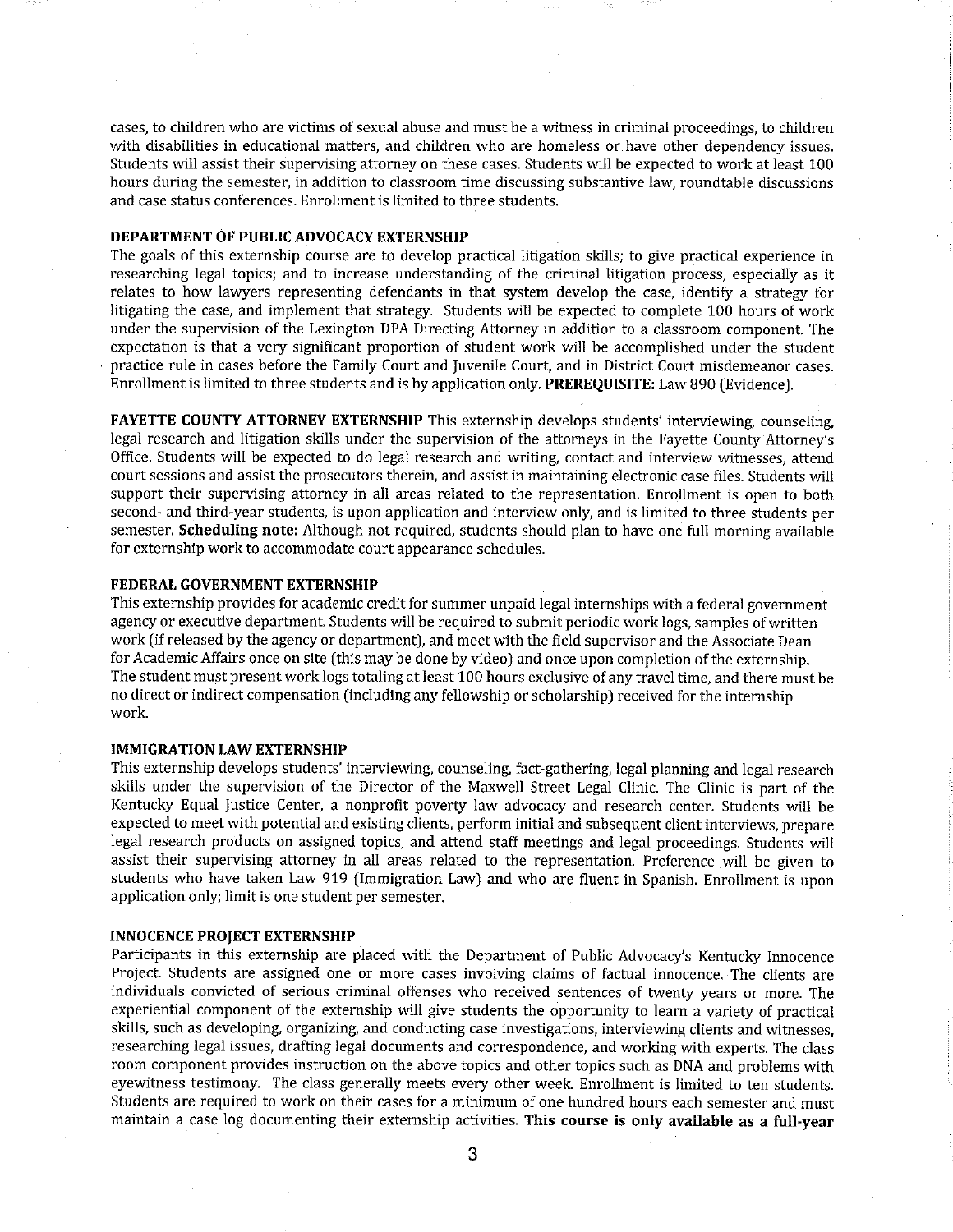externship. Credits will not be awarded for participation in the Fall only and students will not be permitted to register for the course in the Spring unless they have met the course requirements for the Fall semester. The course is worth four credits: 2 for the Fall semester and 2 for the Spring semester. RECOMMENDED: Evidence (Law 890) and Criminal Procedure (Law 811).

#### **IUDICIAL EXTERNSHIP**

This course allows students to experience the court system by clerking for a local judge. Students can see how the system works, what makes some lawyers better than others, and how judges make decisions.

Each student is assigned to a particular local state or federal judge at the beginning of the semester. Students are required to work 100 hours with their judge and to prepare a typed log with an explanation of their activities. The log must be approved by the judge and submitted to the professor. The judge also evaluates the student's performance on a written questionnaire.

The class meets as a whole approximately every three weeks to discuss the experience. This course is offered on a two-hour pass-fail basis. Enrollment is limited to 18 students. This course may be repeated once with the permission of the instructor, provided the clerkship is before a different judge.

#### KENTUCKY ENERGY AND ENVIRONMENT CABINET EXTERNSHIP

This Externship course will allow students to develop an understanding of legal issues arising from environmental protection in Kentucky, and to increase their understanding of the role played by attorneys in the Energy and Environment Cabinet. Student work at the Cabinet will be supervised by a full-time attorney at the Cabinet. Students will also meet together with the Environmental Law instructor every two weeks to discuss and reflect on their work at the Cabinet. The externship is open to students who are concurrently enrolled in or who have completed the course in Environmental Law. The two-credit externship is limited to four students. Scheduling note: Students planning to enroll in this externship should be sure to have half- or full-day time slots to allow for travel to Frankfort on working days. PREREQUISITE: Environmental Law (Law 898) or concurrent enrollment.

#### **KENTUCKY REFUGEE MINISTRIES EXTERNSHIP**

This externship develops students' interviewing, counseling, fact-gathering, legal planning and legal research skills under the supervision of the Immigration Attorney in the Lexington office of Kentucky Refugee Ministries, Inc. (KRM). KRM assists refugees who have been legally admitted to the United States as victims of warfare or other forms of persecution because of their religious or political beliefs. Students will be expected to meet with potential and existing clients, perform initial and subsequent client interviews, prepare legal research products on assigned topics, and attend staff meetings and legal proceedings. Students will assist their supervising attorney in all areas related to the representation. RECOMMENDED: Preference will be given to students who have taken Law 919 (Immigration Law) and who are fluent in French or Spanish or have worked with an interpreter. Enrollment is upon application only; limit is one student per semester.

#### **LEXINGTON CITY ATTORNEY EXTERNSHIP**

This course provides the extern with an introduction to the practice of in-house counsel for a local government. The Law Department of the Urban County Government acts as counsel for the Mayor, the Urban County Council, and for all of the Urban County Government's Departments and Divisions. The department drafts all legislation (ordinances and resolutions) and handles a majority of the Urban County Government's litigation. The extern will research, analyze and write on legal issues that arise in a local government, attend court proceedings and witness meetings, participate in preparation of materials to respond to motions, briefs and appeals, and attend and participate in Urban County Government staff meetings as appropriate. Specific assignments and activities will be determined by supervising attorneys. Enrollment is upon application only; limit is two students per semester.

#### PROSECUTORIAL EXTERNSHIP

The purposes of the Prosecutorial Externship course are to develop practical litigation skills, to give practical experience in researching legal topics, to increase understanding of the criminal justice system, and to improve writing, advocacy, and negotiation skills.

The class meets on a bi-weekly basis. Students are required to work eight hours per week at their placement, which may be in either the Commonwealth Attorney's office or the County Attorney's office. In